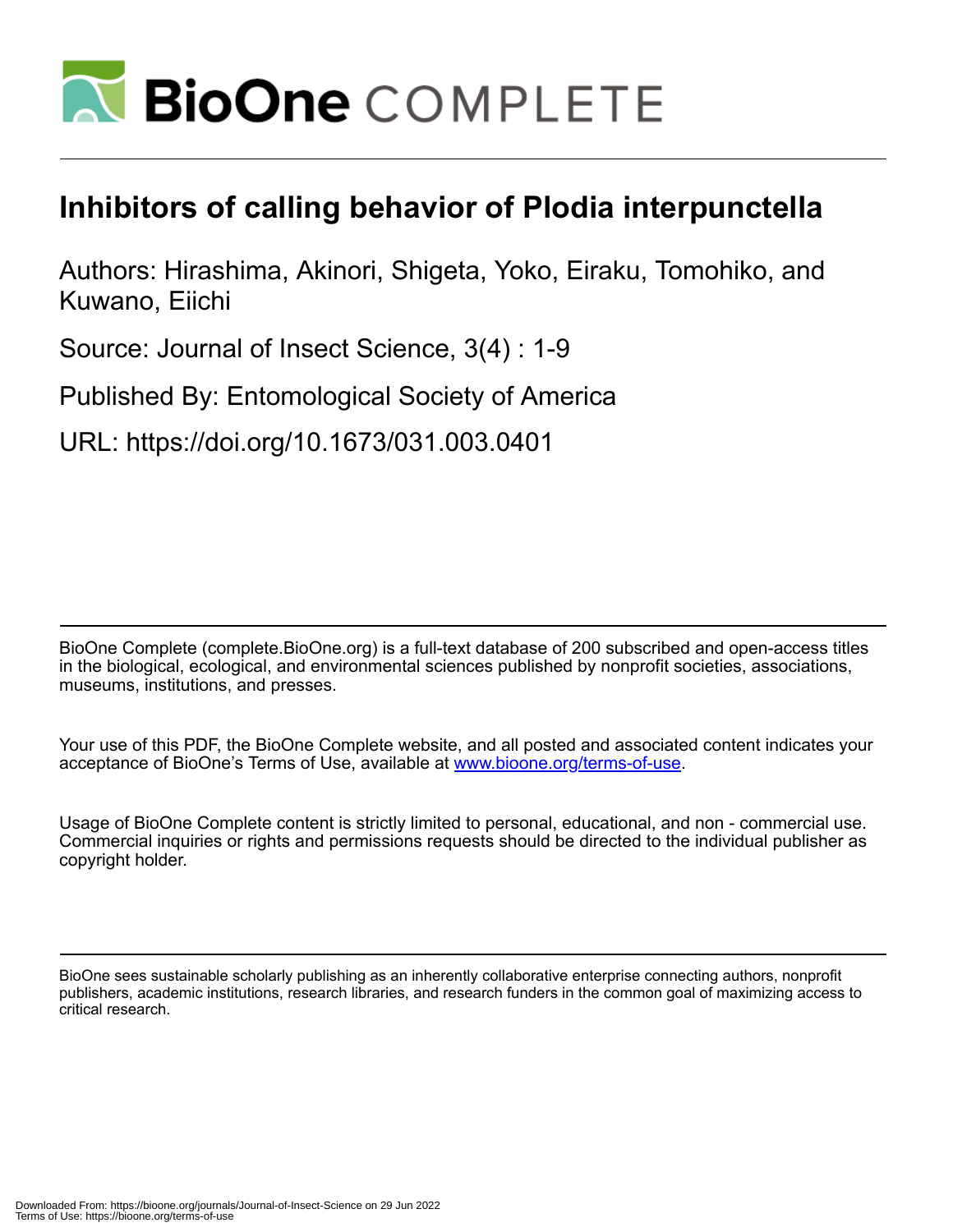

Hirashima A, Shigeta Y, Eiraku T, Kuwano E. 2003. Inhibitors of calling behavior of *Plodia interpunctella*. 9pp. *Journal of Insect Science*, 3:4, Available online: insectscience.org/3.4

Journal of Insect Science

insectscience.org

# **Inhibitors of calling behavior of** *Plodia interpunctella*

Akinori Hirashima<sup>1</sup>, Yoko Shigeta<sup>2</sup>, Tomohiko Eiraku<sup>3</sup> and Eiichi Kuwano<sup>1</sup>

*1 Department of Applied Genetics and Pest Management, Faculty of Agriculture, Graduate School, Kyushu University, 6-10-1 Hakozaki, Higashi-ku, Fukuoka 812-8581, Japan;*

*2 Graduate School of Bioresource and Bioenvironmental Sciences, Kyushu University, 6-10-1 Hakozaki, Higashi-ku, Fukuoka 812- 8581, Japan*

*3 Department of Bioresource and Bioenvironmental Sciences, School of Agriculture, Kyushu University, 6-10-1 Hakozaki, Higashi-ku, Fukuoka 812-8581, Japan*

ahirasim@agr.kyushu-u.ac.jp

Received 4 June 2002, Accepted 7 January 2003, Published 17 January 2003

## **Abstract**

Some octopamine agonists were found to suppress the calling behavior of the stored product Indian meal moth, *Plodia interpunctella*. Compounds were screened using a calling behavior bioassay using female *P. interpunctella*. Four active derivatives, with inhibitory activity at the nanomolar range, were identified in order of decreasing activity: 2-(1-phenylethylamino)-2-oxazoline > 2-(2-ethyl,6 methylanilino)oxazolidine > 2-(2-methyl benzylamino)-2-thiazoline > 2-(2,6-diethylanilino)thiazolidine. Three-dimensional pharmacophore hypotheses were built from a set of 15 compounds. Among the ten common-featured models generated by the program Catalyst/HipHop, a hypothesis including a hydrogen-bond acceptor lipid, a hydrophobic aromatic and two hydrophobic aliphatic features was considered to be essential for inhibitory activity in the calling behavior. Active compounds mapped well onto all the hydrogen-bond acceptor lipid, hydrophobic aromatic and hydrophobic aliphatic features of the hypothesis. On the other hand, less active compounds were shown not to achieve the energetically favorable conformation that is found in the active molecules in order to fit the 3D common-feature pharmacophore models. The present studies demonstrate that inhibition of calling behavior is via an octopamine receptor.

*Keywords: Plodia interpunctella*, calling behavior, HipHop, common-feature hypothesis, octopamine agonist

| Abbreviation: |                                                                                                                           |
|---------------|---------------------------------------------------------------------------------------------------------------------------|
| AII           | 2-(arylimino)imidazolidine                                                                                                |
| <b>AIO</b>    | 2-(arylimino) oxazolidine                                                                                                 |
| AIT           | 2-(arylimino)thiazolidine                                                                                                 |
| <b>CBO</b>    | 2-(4-chlorobenzylamino)-2-(4-phenyl)oxazoline                                                                             |
| <b>CDM</b>    | chlordimeform                                                                                                             |
| Confs         | number of conformers                                                                                                      |
| <b>DIP</b>    | $2-(2,6$ -diethylphenylimino) piperidine                                                                                  |
|               | Features/Confs total number of features divided by the number of conformers (summed over the entire family of conformers) |
| <b>HBA</b>    | hydrogen-bond acceptor                                                                                                    |
| <b>HBAl</b>   | hydrogen-bond acceptor lipid                                                                                              |
| <b>HBD</b>    | hydrogen-bond donor                                                                                                       |
| Hp            | hydrophobic                                                                                                               |
| <b>HpAl</b>   | hydrophobic aliphatic                                                                                                     |
| HpAr          | hydrophobic aromatic                                                                                                      |
| mp            | melting point                                                                                                             |
| <b>MTO</b>    | 2-(3-methyl benzylthio)-2-oxazoline                                                                                       |
| NI            | negative ionizable                                                                                                        |
| <b>NIO</b>    | 2-(1-naphthylimino) oxazolidine                                                                                           |
| <b>OA</b>     | octopamine                                                                                                                |
|               |                                                                                                                           |

*Abbreviations continued on next page* Downloaded From: https://bioone.org/journals/Journal-of-Insect-Science on 29 Jun 2022 Terms of Use: https://bioone.org/terms-of-use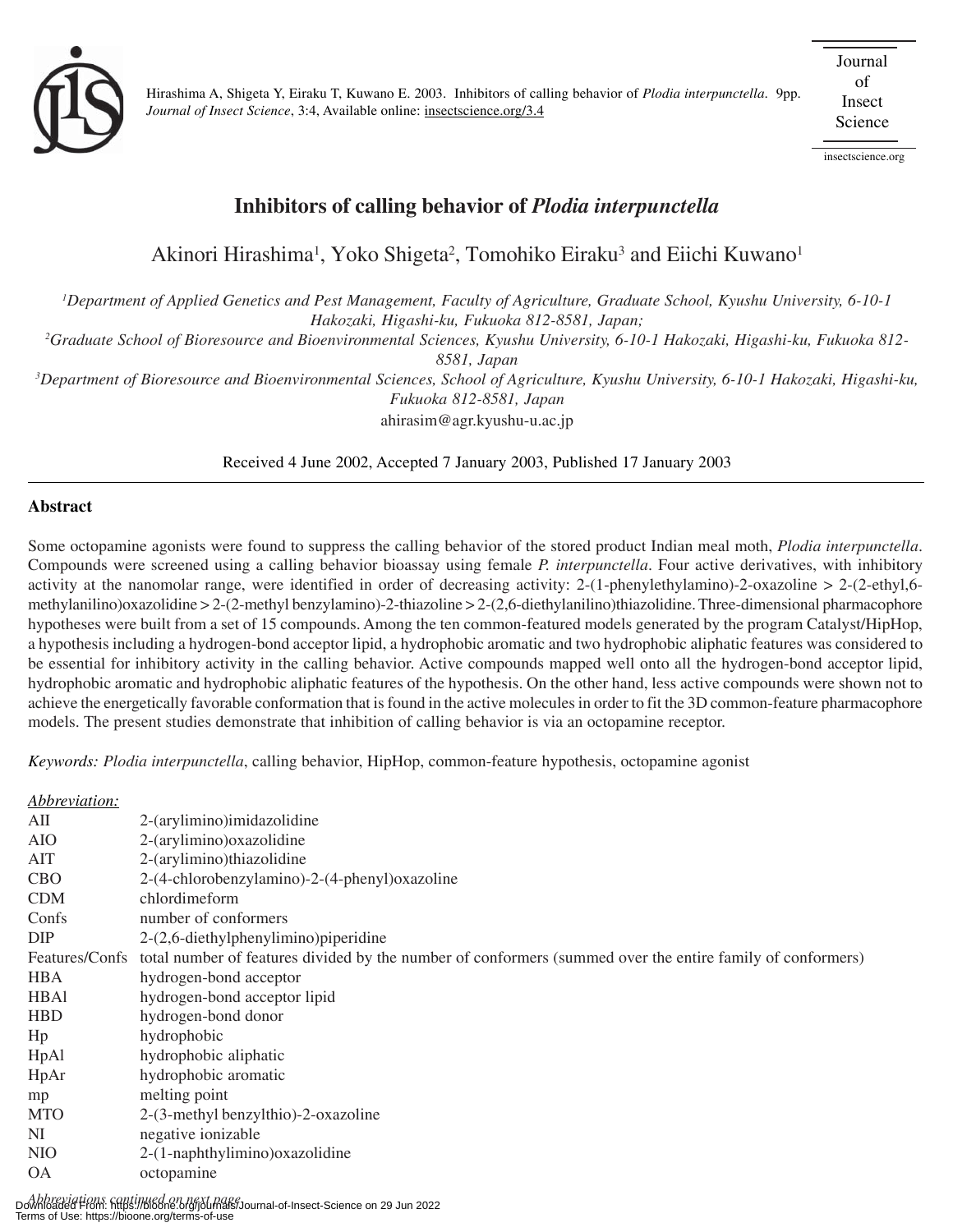Hirashima A, Shigeta Y, Eiraku T, Kuwano E. 2003. Inhibitors of calling behavior of *Plodia interpunctella*. 9pp. *Journal of Insect Science*, 3:4, 2 Available online: insectscience.org/3.4

| <b>ODA</b>  | 2-phenyl-5,6-dihydro-4H-1,3,4-oxadiazine               |
|-------------|--------------------------------------------------------|
| <b>ODO</b>  | 2-phenyl-5,6-dihydro-4H-1,3,4-oxadiazine-5( $6H$ )-one |
| <b>PBAN</b> | pheromone biosynthesis activating neuropeptide         |
| <b>PEO</b>  | 2-(1-phenylethylamino)-2-oxazoline                     |
| PI          | positive ionizable                                     |
| <b>PIT</b>  | 1-(2,6-dimethylphenyl)imidazolidine-2-thione           |
| <b>RA</b>   | ring aromatic                                          |
| <b>SBO</b>  | 2-(substituted benzylamino)-2-oxazoline                |
| <b>SBT</b>  | 2-(substituted benzylamino)-2-thiazoline               |
| <b>STO</b>  | 2-(substituted benzylthio)-2-oxazoline                 |
| <b>ZETA</b> | $(Z,E)$ -9,12-tetradecadienyl acetate                  |
|             |                                                        |

#### *Abbreviations continued from previous page*

#### **Introduction**

The reproductive behavior in moths is dependent on chemical communication. In most species of moths, females produce and release an attractive blend of pheromone to which conspecific males orient. Production of the pheromone blend is under the regulation of a neuropeptide termed PBAN (Raina, 1993; Ma and Roelofs, 1995; Fabrias et al., 1995; Zhu et al., 1995; Fang et al., 1996; Foster and Roelofs, 1996; Jurenka, 1996; Rafaeli and Gileadi, 1997). The direct action of PBAN has been demonstrated by studies *in vitro* (Soroker and Rafaeli, 1989; Rafaeli et al., 1990; Arima et al., 1991; Jurenka et al., 1991; Fonagy et al., 1992; Matsumoto et al., 1995), that showed stimulation by isolated pheromone-gland tissue of pheromone production in the presence of synthetic PBAN. The exact tissue involved was determined to be the intersegmental membrane that is situated between the eighth and ninth abdominal segments (Rafaeli and Gileadi, 1995a, 1996). Female moths call conspecific males during specific periods when they emit their pheromone. The major pheromone component of the Indian meal moth *Plodia interpunctella* was identified as ZETA (Brady et al., 1971; Kuwahara et al., 1971; Zhu et al., 1999). The inhibitors of calling behavior and pheromone production have been reported (Hirashima et al., 2001). Biogenic amines, such as OA, play a key role as neurotransmitters, neurohormones and neuromodulators in invertebrate systems (Evans, 1980) with a physiological role analogous to adrenaline in vertebrates (Evans, 1980; Orchard, 1982; David and Coulon, 1985). In *Helicoverpa armigera*, it has been shown that OA and OA agonists significantly inhibit pheromone production caused by PBAN in intact and decapitated moths as well as in pheromone-gland incubations *in vitro* (Rafaeli and Gileadi, 1995a, 1996; Rafaeli et al., 1997, 1999; Hirashima et al., 1999a, 1999b). The pheromone inhibiting receptor, playing a neuromodulatory role, represents a novel type of octopaminergic receptor. Constant dark and light conditions significantly affected the pattern of change in levels of OA observed in the brain in a light:dark regime of male cabbage looper moths (Linn et al., 1996). Of particular interest, the pattern of decrease in OA levels correlated well with the pattern of response to sex pheromone during the dark period, supporting an earlier hypothesis that OA modulates neural pathways involved in perception of the odor signal.

In previous reports, we described the use of Catalyst/Hypo to derive a 4- and 5-feature hypothesis from a set of 17 OA antagonists (Pan et al., 1997) and 43 agonists (Hirashima et al., corresponding N-naphthylthiourea with yellow mercuric oxide. ODA<br>Downloaded From: https://bioone.org/journals/Journal-of-lisect-Science on 29 Jun 2022<br>Terms

1999c), respectively. Three-dimensional pharmacophore hypotheses were built from a set of 9 OA agonists responsible for the inhibition of *in vitro* sex-pheromone production in *H. armigera* (Hirashima et al., 1999b) and from 14 OA agonists in *P. interpunctella* (Hirashima et al., 2002a). These sets included a variety of types of molecules, covering 5 orders of magnitude in activity. For these types of training sets, the use of the hypothesis-generation tool was appropriate. This tool builds hypotheses (overlays of chemical features) for which the fit of individual molecules to a hypothesis can be correlated with the molecule's affinity. However, the high structural homology among the derivatives used in the current study combined with their smaller activity range makes this "quantitative" hypothesis generation method inappropriate. For this type of training set, the common-feature hypothesis generation, also called HipHop (Barnum et al., 1996), is more suitable. HipHop generates hypotheses consisting only of identification and overlay of common features (without the use of activity data). The aim of this work is to derive feature-based 3D models from a set of compounds using HipHop, as inhibitors in calling behavior in *P. interpunctella* in order to compare with the results of inhibitors in *in vitro* sex-pheromone production in *P. interpunctella.*

#### **Materials and Methods**

#### *Synthesis of OA agonists*

AIOs **1**-**24** (Fig. 1) were obtained by cyclodesulfurizing the corresponding *N*-arylthioureas with yellow mercuric oxide (Hirashima et al., 1996). AIIs **25-32** were prepared by refluxing the corresponding substituted anilines and 1-acetyl-2-imidazolidone in phosphoryl chloride followed by hydrolysis (Nathanson and Kaugars, 1989). AITs **33**-**40** and SBTs **41-44** were synthesized by cyclization of the corresponding *N*-arylthioureas with concentrated hydrogen chloride (Hirashima et al., 1994). STOs **45**-**47** were prepared from oxazolidine-2-thione and substituted benzylchloride in the presence of sodium hydride. SBOs **48-50** and CBO **51** were prepared by cyclodesulfurizing the corresponding *N*-arylthioureas with yellow mercuric oxide. from oxazolidine-2-thione and cinnamylamine in the presence of sodium hydride. DIP **53** was obtained by refluxing δ-valerolactam and the corresponding aniline in phosphoryl chloride. MTO **54** was prepared from oxazolidine-2 thione and *m*-methyl benzylchloride in the presence of sodium hydride. NIO **55** was obtained by cyclodesulfurizing the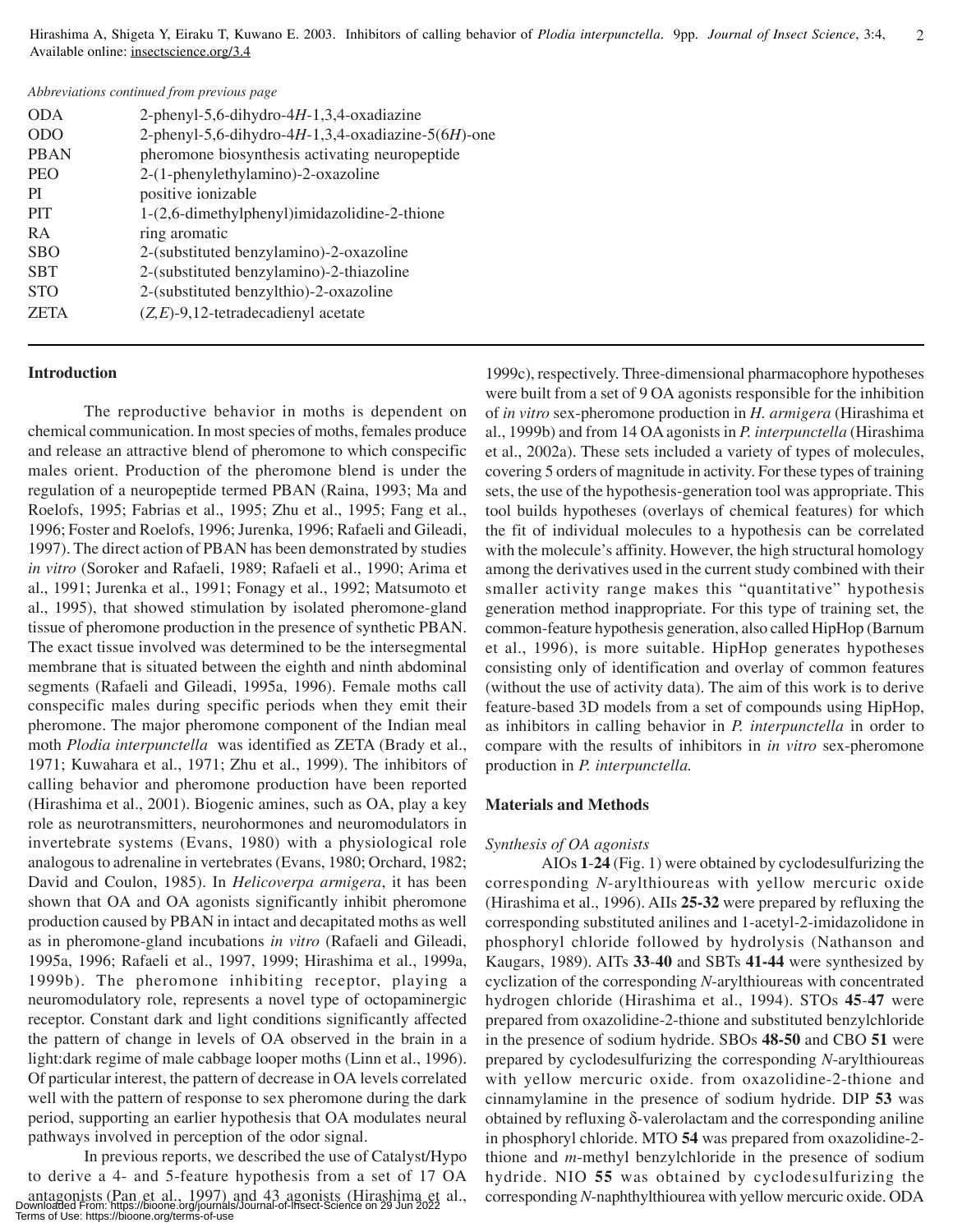

**Figure 1.** Structure of compounds used in this study.

**56** was obtained from benzoylhydrazine and dibromoethan in the presence of sodium hydroxide. ODO **57** was prepared from benzoylhydrazine and chloroacetyl chloride in the presence of pyridine. PEO **58** was obtained by cyclodesulfurizing the corresponding *N*-arylthiourea with yellow mercuric oxide. PIT **59** was synthesized by the cyclization of monoethanolamine hydrogen sulfate with 2,6-dimethylphenylisothiocyanate in the presence of sodium hydroxide as described in the previous report (Hirashima et al., 1998). All compounds were purified by either recrystallization or column chromatography on silica gel. The structures of the compounds thus synthesized were confirmed by  $H$ -,  $^{13}$ C-NMR (a JEOL JNM-EX400 spectrometer at 400 MHz, tetramethyl silane being used as an internal standard), mass spectra (a JEOL JMS-DX300 spectrometer connected to a JEOL-JMA3500 data processing system at an ionizing voltage of 30 eV) and elemental analysis, in which the differences between calculated and found C, H and N of all componds were less than 0.5% (data not shown), respectively. All meting points (mp, °C) were measured with Yanako MP-S3 micro-melting point apparatus (Yanako, Kyoto, Japan) and are uncorrected. CDM (96% pure) **52** was a gift from Nihon Nohyaku Co. Ltd. (Osaka, Japan) and used after purification by column chromatography on silica gel.

#### *Insects*

The colony of *P. interpunctella* was raised on a diet of 80% ground rice,  $10\%$  glycerin, 5% brewer's yeast and 5% honey at 28°C, Downloaded From: https://bioone.org/journals/Journal-of-Insect-Science on 29 Jun 2022 Terms of Use: https://bioone.org/terms-of-use

and 70% RH in a 14:10 (light : dark) photoperiod (Rafaeli and Gileadi, 1995b). Larvae of the wandering stage pupated between pieces of paper carton and male and female pupae were separated. Emerged virgin females were staged according to age.

#### *Screening of calling-behavior inhibitors*

Calling**-**behavior inhibitors were screened using five replicates of 10 adult female moths that were collected 24 h after emergence. Synthetic test compounds dissolved in 1 µl methanol were topically applied to the abdomen of moths at the onset of the first scotophase. Methanol alone  $(1 \mu l)$  was topically applied to control females. The treated females were isolated in test tubes for 3 h and their calling behavior was observed. The response was taken as quantal (calling/not calling).  $ID_{50}$ s were calculated using a sigmoidal curve-fitting program designed for log dose-probit activity analyses using a Macintosh personal computer system.

#### *Molecular modeling*

All computational experiments were conducted on a Silicon Graphics O2, running under the IRIX 6.5 operating system. Hypotheses generation was applied against previously described data sets and their functionality is available as part of Catalyst/HipHop (version 4.0) modeling environment from Accelrys (San Diego, USA, http://www.accelrys.com/catalyst/). Molecules were edited using the Catalyst 2D/3D visualizer. Catalyst automatically generated conformational models for each compound using the Poling Algorithm (Smellie et al., 1995a, 1995b, 1995c). The number of conformations needed to produce a good representation of a compound's conformational space depends on the molecule. Conformation-generating algorithms were adjusted to produce a diverse set of conformations, avoiding repetitious groups of conformations all representing local minima. The conformations generated were used to align common molecular features and generate pharmacophoric hypotheses. HipHop used conformations generated to align chemically important functional groups common to the molecules in the study set. A pharmacophoric hypothesis then was generated from these aligned structures.

A preparative test was performed with HBA, HBAl, HBD, Hp, HpAr, HpAl, NI, RA and PI (Greene et al., 1994). NI and PI were used rather than negative charge and positive charge in order to broaden the search for deprotonated and protonated atoms or groups at physiological pH. The models emphasized a conformational diversity under the constraint of 20 kcal/mol energy threshold above the estimated global minimum based on use of the CHARMm force field (Brooks et al., 1983; Smellie et al., 1995a, 1995b, 1995c). Molecular flexibility was taken into account by considering each compound as a collection of conformers representing a different area of conformational space accessible to the molecule within a given energy range. Catalyst provides two types of conformational analysis: fast and best quality. Best option was used, specifying 250 as the maximum number of conformers. The molecules associated with their conformational models was submitted to Catalyst hypothesis generation. Hypotheses approximating the pharmacophore were described as a set of features distributed within a 3D space. This process only considered surface accessible functions such as HBA, HBAl, HBD, Hp, HpAr, HpAl, RA, NI and PI.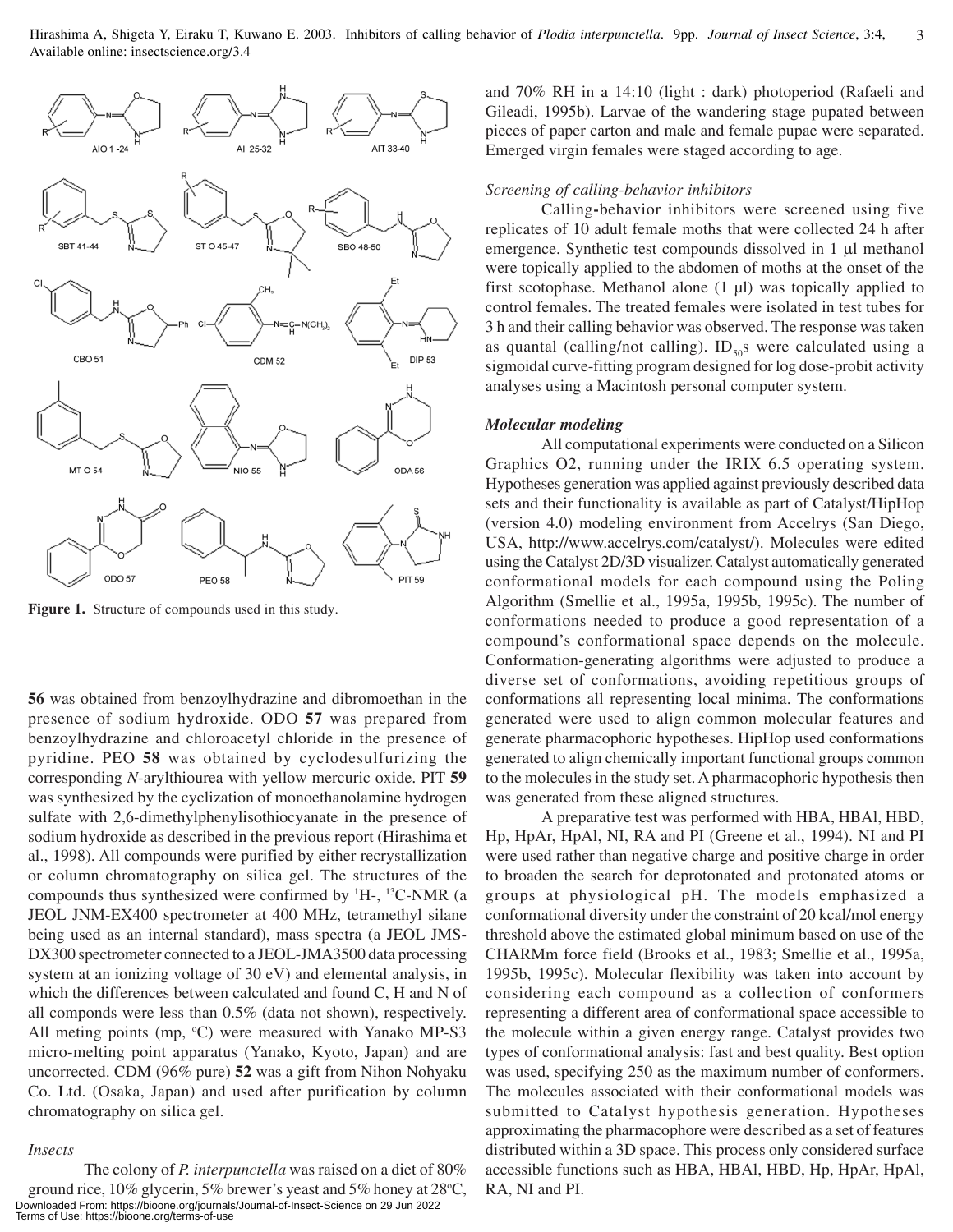Hirashima A, Shigeta Y, Eiraku T, Kuwano E. 2003. Inhibitors of calling behavior of *Plodia interpunctella*. 9pp. *Journal of Insect Science*, 3:4, 4 Available online: insectscience.org/3.4

**Table 1.** Compounds used in this study

| Compound                | ${\bf R}$                      | $mp(^{\circ}C)$ | $ID_{50}$ (nmol) <sup>a</sup>      |
|-------------------------|--------------------------------|-----------------|------------------------------------|
| 1                       | H AIO                          | 132-134         | $NA^b$                             |
| $\boldsymbol{2}$        | 2-Br AIO                       | 129-130         | $NA^b$                             |
| 3                       | 2-ClAIO                        | 118-120         | $\overline{NA}^b$                  |
|                         |                                |                 |                                    |
| $\overline{\mathbf{4}}$ | 2-Me AIO                       | oil             | $\overline{NA}^b$                  |
| 5                       | 2-Et AIO                       | $61-63$         | 84.4(71.4-99.8)                    |
| 6                       | 2-i-Pr AIO                     | 89-91           | $N\overline{A}^b$                  |
| $\overline{7}$          | $\overline{4}$ -Cl AIO         | 163-165         | $N\overline{A}^b$                  |
| 8                       | 4-I AIO                        | 144-145         | $NA^b$                             |
| 9                       | $4-CF3 AIO$                    | 133-134         | $\overline{NA}^b$                  |
|                         |                                | 120-121         | $NA^b$                             |
| 10                      | 4-Et AIO                       |                 |                                    |
| 11                      | 4-EtO AIO                      | $156 - 158$     | $\overline{NA}^b$                  |
| 12                      | $2-Me.3-I AIO$                 | 105-106         | $NA^b$                             |
| 13                      | 2-Cl, 4-Br AIO                 | 135-136         | $N A^b$                            |
| 14                      | $2,4-(MeO)2 AIO$               | 113-115         | $106.0(71.2-435.1)$                |
| 15                      | 2-MeO,5-ClAIO                  | 135-136         | $NA^b$                             |
| 16                      | 2-MeO,5-Me AIO                 | 85-86           | 28.9(21.0-36.4)                    |
| 17                      |                                | oil             | $NA^b$                             |
|                         | $2,6$ -Me <sub>2</sub> AIO     |                 |                                    |
| 18                      | 2-Me, 6-Et AIO                 | 102-104         | $5.1(1.2-13.8)$                    |
| 19                      | 2-Me, 6-i-Pr AIO               | oil             | $NA^b$                             |
| 20                      | 2-Et, 6-i-Pr AIO               | 172-174         | $NA^b$                             |
| 21                      | $2,6$ -Et <sub>2</sub> AIO     | 103-105         | $64.0(55.0-74.4)$                  |
| 22                      | $2,6-(i-Pr)2 AIO$              | 169-170         | $NA^b$                             |
| 23                      | $3-NO2,4-Cl AIO$               | 154-156         | 70.9(57.1-91.5)                    |
| 24                      | $3$ -CF <sub>3</sub> , 4-ClAIO | 167-168         | $NA^b$                             |
| 25                      | 2-Me AII                       | 144-145         | $\overline{NA}^b$                  |
|                         |                                |                 | $\overline{NA}^b$                  |
| 26                      | 2-Et AII                       | 103-104         |                                    |
| 27                      | $2,6$ -Me <sub>2</sub> AII     | 159-160         | $NA^b$                             |
| 28                      | 2-Me, 6-Et AII                 | 149-150         | $\overline{NA}^b$                  |
| 29                      | 2-Et, 6-i-Pr AII               | 200-201         | $\overline{NA}^b$                  |
| 30                      | $2,6$ -Et <sub>2</sub> AII     | 168-169         | $\overline{NA}^b$                  |
| 31                      | $2,6-(i-Pr)_2$ AII             | 234-235         | $NA^b$                             |
| 32                      | $2,4,6$ -Me <sub>3</sub> AII   | 174-175         | $NA^b$                             |
| 33                      | H AIT                          | 174-176         | $\overline{NA}^b$                  |
| 34                      | 2-Et AIT                       | 59-61           | $\overline{NA}^b$                  |
| 35                      | $2,4-Me2 AIT$                  | 106-108         | $NA^b$                             |
|                         |                                |                 | $NA^b$                             |
| 36                      | $2,4,6$ -Me <sub>3</sub> AIT   | 99-101          |                                    |
| 37                      | $2,6$ -Me <sub>2</sub> AIT     | 169-171         | 82.4(69.4-97.7)                    |
| 38                      | 2-Me, 6-Et AIT                 | oil             | 31.3(10.8-48.3)                    |
| 39                      | $2,6$ -Et <sub>2</sub> AIT     | 72-74           | $19.5(16.0-23.8)$                  |
| 40                      | 2-Et, 6-i-Pr AIT               | 138-140         | $NA^b$                             |
| 41                      | 2-Me SBT                       | oil             | $9.3(4.5-13.6)$                    |
| 42                      | 3-F SBT                        | oil             | $NA^b$                             |
| 43                      | 3-Me SBT                       | oil             | $25.8(14.1 - 36.6)$                |
| 44                      | 4-Me SBT                       | oil             | $NA^b$                             |
| 45                      | 2-Me STO                       | oil             | 47.9(36.6-60.9)                    |
|                         | 3-Me STO                       | oil             | $NA^b$                             |
| 46                      |                                |                 | $NA^b$                             |
| 47                      | 4-Me STO                       | oil             |                                    |
| 48                      | 2-Me SBO                       | 118-120         | $NA^b$                             |
| 49                      | 2-Cl, 4-F SBO                  | 99-100          | $NA^b$                             |
| 50                      | 3-Cl, 4-F SBO                  | 90-92           | $NA^b$                             |
| 51                      | CBP                            | 154-155         | $NA^b$                             |
| 52                      | <b>CDM</b>                     | oil             | $\underline{\text{NA}}^{\text{b}}$ |
| 53                      | DIP                            | oil             | $NA^b$                             |
| 54                      | <b>MTO</b>                     | oil             | $40.4(13.1 - 252.1)$               |
| 55                      | <b>NIO</b>                     | 110-111         | $N\overline{A^b}$                  |
| 56                      | <b>ODA</b>                     | oil             | $\overline{NA}^b$                  |
|                         |                                |                 | $NA^b$                             |
| 57                      | <b>ODO</b>                     | 172-173         |                                    |
| 58                      | PEO                            | 123-124         | $3.5(2.3-5.0)$                     |
| 59                      | PIT                            | 210-211         | $57.1(48.4-67.4)$                  |

a Calling**-**behavior inhibitors were screened using five replicates of 10 adult female moths which were collected 24 h after emergence. The abdomen of moths were topically applied with synthetic test compounds dissolved in 1 µl methanol at the beginning of the onset of the first scotophase. Control females were topically applied with 1 µl methanol alone. The treated females were isolated in test tubes for 3 h and their calling behavior were observed. The response was taken as quantal (calling/not calling). ID<sub>50</sub>s were calculated by a sigmoidal curve-fitting program designed for log dose-probit activity analyses using a Macintosh personal computer system. In parentheses, 95% confidence limit values are shown.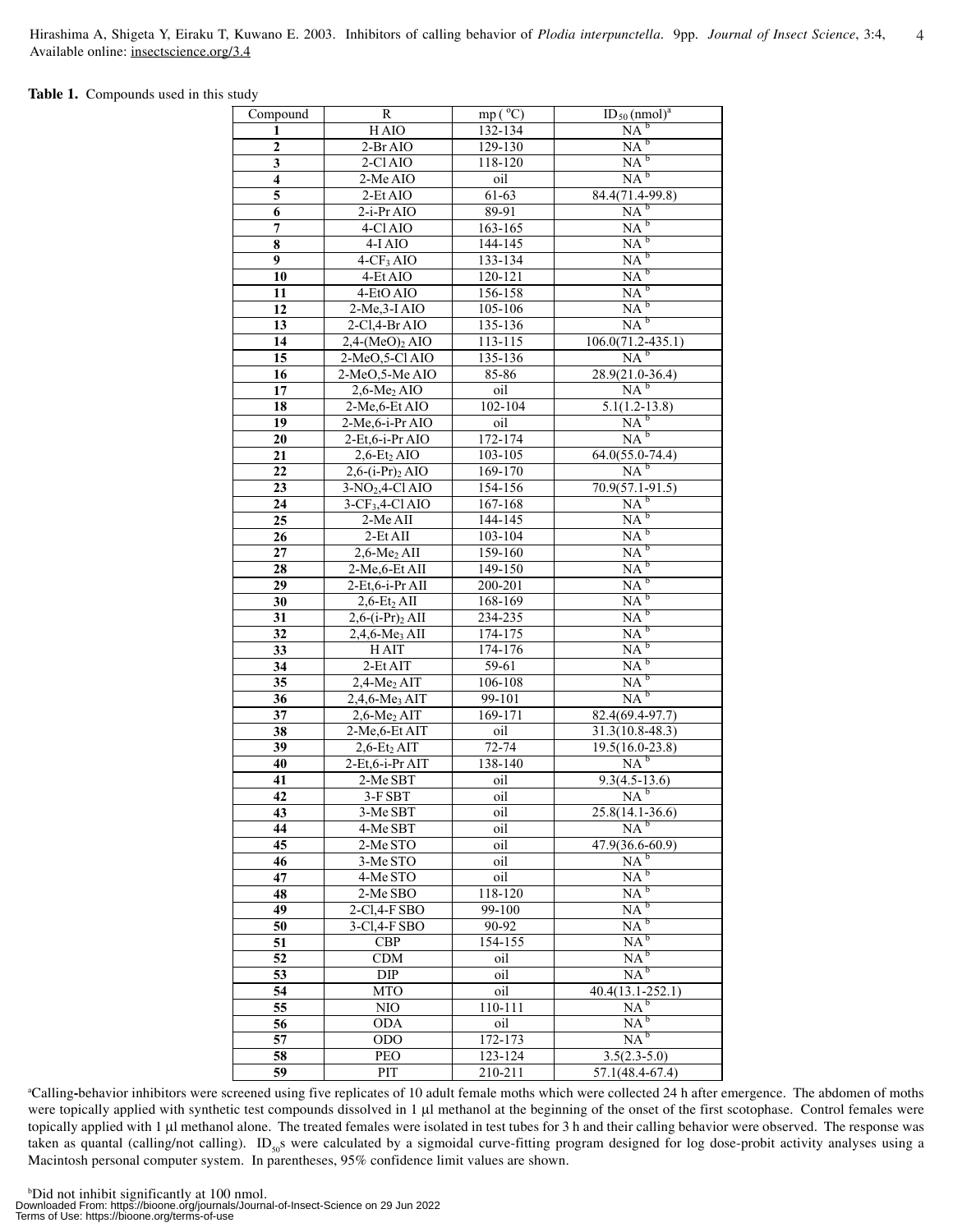| Compound | Confs | Features/Confs | Principal <sup>a</sup> | MaxOmitFeat <sup>b</sup> |
|----------|-------|----------------|------------------------|--------------------------|
| 5        | 11    | 7.64           |                        |                          |
| 14       | 14    | 14.57          |                        |                          |
| 16       | 17    | 12.47          |                        |                          |
| 18       | 14    | 9.43           | $\overline{2}$         | 0                        |
| 21       | 19    | 9.68           |                        |                          |
| 23       | 17    | 15.53          |                        |                          |
| 37       | 8     | 9.62           |                        |                          |
| 38       | 12    | 11.50          |                        |                          |
| 39       | 12    | 11.33          | $\overline{c}$         | 0                        |
| 41       | 53    | 10.85          | $\overline{c}$         | 0                        |
| 43       | 56    | 11.52          |                        |                          |
| 45       | 43    | 11.70          |                        |                          |
| 54       | 52    | 11.67          |                        |                          |
| 58       | 20    | 8.6            | $\mathfrak{D}$         |                          |
| 59       | 5     | 11.60          |                        |                          |

**Table 2**. Characteristics for the common feature hypothesis run

a Principal=1 means that this molecule must map onto the hypotheses generated by the search procedure. Partial mapping is allowed. Principal=2 means that this is a reference compound. The chemical feature space of the conformers of such a compound is used to define the initial set of potential hypotheses.

b MaxOmitFeat=1 means a feature of a compound may not be mapped on a hypothesis model. MaxOmitFeat=0 means all features of a compound are mapped on a hypothesis model.

#### **Results**

#### *Screening of calling-behavior inhibitors*

Initial screening of compounds (Table 1) was performed by topical application of various concentrations of 59 compounds in 1 µl methanol onto abdomens of females. All compounds showed the maximal inhibitory activity at 3 h after application, suggesting that the compounds get into the CNS in a more or less similar manner. Compound 58 (PEO) showed the highest inhibitory activity  $(ID_{50} = 4.4)$ nmol) and three other active derivatives, with activity at nanomolar range, were identified in order of decreasing activity: 2-(2-ethyl,6 methylanilino)oxazolidine **18** > 2-(2-methyl benzylamino)-2 thiazoline **41 >** 2-(2,6-diethylanilino)thiazolidine **39**.

#### *Assessment of 3D hypothesis*

The activities of test compounds at several concentrations

were examined. Activity was structure specific and hypotheses were generated to explain the specificity. A set of 15 molecules were selected as the target training set as shown in Table 2. Their experimental biological activities are listed in Table 1. Among the 15 molecules of the training set, compounds **18**, **39**, **41** and **58** were chosen as reference compounds (Principal 2 in Table 2), which were used to map all features, and 11 other molecules were used to map partially on the hypotheses for calling-behavior inhibitors (Principal 1 in Table 2). Except for this classification, the activities of the molecules were not used in the analysis. This tool builds hypotheses (overlays of common features) for which the fit of individual molecules to a hypothesis can be correlated with the molecule's activity. Potential hypothesis models were produced with the minimum permitted interfeature spacing of 2.00 Å generating alignments of common features (Barnum et al., 1996), which included the projected point of HBAl, HpAr and HpAl (Greene et al., 1994).

The characteristics of ten hypotheses are listed in Table 3. Hypotheses 1, 2, 4 and 5 consist of the same common-feature functions of an HpAr, two HpAl and an HBAl. The replacement of the HBAl in these hypotheses by an HBA leads to the second group, composed of hypotheses 3 and 6-8. Hypotheses 9 and 10 are obtained after replacing the HpAr in hypotheses 1, 2, 4 and 5. All the hypotheses contain 4 features with the ranking scores ranging from 140.13 to 128.13 (hypotheses 1-10) for calling-behavior inhibitors. The higher the ranking score, the less likely it is that the molecules in the training set fit the hypothesis by a chance correlation. The rank score range over the 10 generated hypotheses is 12.0 for callingbehavior inhibitors. The small rank score range observed here may be due to two factors, namely molecules in the training set are fairly rigid and have a high degree of structural homology. Due to the relatively small range and because of the placement of the identified hypotheses within this range, special care was taken to test for chance correlation. The small range of rank score suggests that these hypotheses were homogenous. Roughly speaking, hypotheses 1-10 have good similarity in 3D spatial shape and therefore these hypotheses are considered to be equivalent. The molecules map well onto all four features in a similar way in hypotheses 1-10 (data not

| <b>Hypotheses</b> | Feature |      |      |             | Rank Score | Direct Hit <sup>a</sup> | Partial Hit <sup>a</sup> |
|-------------------|---------|------|------|-------------|------------|-------------------------|--------------------------|
|                   | HpAr    | HpAl | HpAl | <b>HBAl</b> | 140.13     | 11111111111111          | 000000000000000          |
| 2                 | HpAr    | HpAl | HpAl | <b>HBAl</b> | 138.07     | 111111111111111         | 000000000000000          |
|                   | HpAr    | HpAl | HpAl | <b>HBA</b>  | 137.13     | 111111111111111         | 000000000000000          |
| $\overline{4}$    | HpAr    | HpAl | HpAl | <b>HBAl</b> | 136.20     | 111111111111111         | 000000000000000          |
|                   | HpAr    | HpAl | HpAl | <b>HBAl</b> | 135.95     | 111111111111111         | 000000000000000          |
| 6                 | HpAr    | HpAl | HpAl | <b>HBA</b>  | 135.07     | 111111111111111         | 000000000000000          |
|                   | HpAr    | HpAl | HpAl | <b>HBA</b>  | 133.20     | 11111111111111          | 000000000000000          |
| 8                 | HpAr    | HpAl | HpAl | <b>HBA</b>  | 132.95     | 111111111111111         | 000000000000000          |
| 9                 | HpAl    | HpAl | Hp   | <b>HBA1</b> | 129.15     | 11111                   | 000000000000000          |
| 10                | HpAl    | HpAl | Hp   | <b>HBAl</b> | 128.13     |                         | 000000000000000          |

**Table 3**.Results of the common feature hypothesis run

a Direct Hit, all the features of the hypothesis are mapped. Direct Hit=1 means yes and Direct Hit=0 is no; Partial Hit, partial mapping of the hypothesis. Partial Hit=1 means yes and Partial Hit=0 means no. Each number refers to a molecule in Table 2 (same order). Downloaded From: https://bioone.org/journals/Journal-of-Insect-Science on 29 Jun 2022 Terms of Use: https://bioone.org/terms-of-use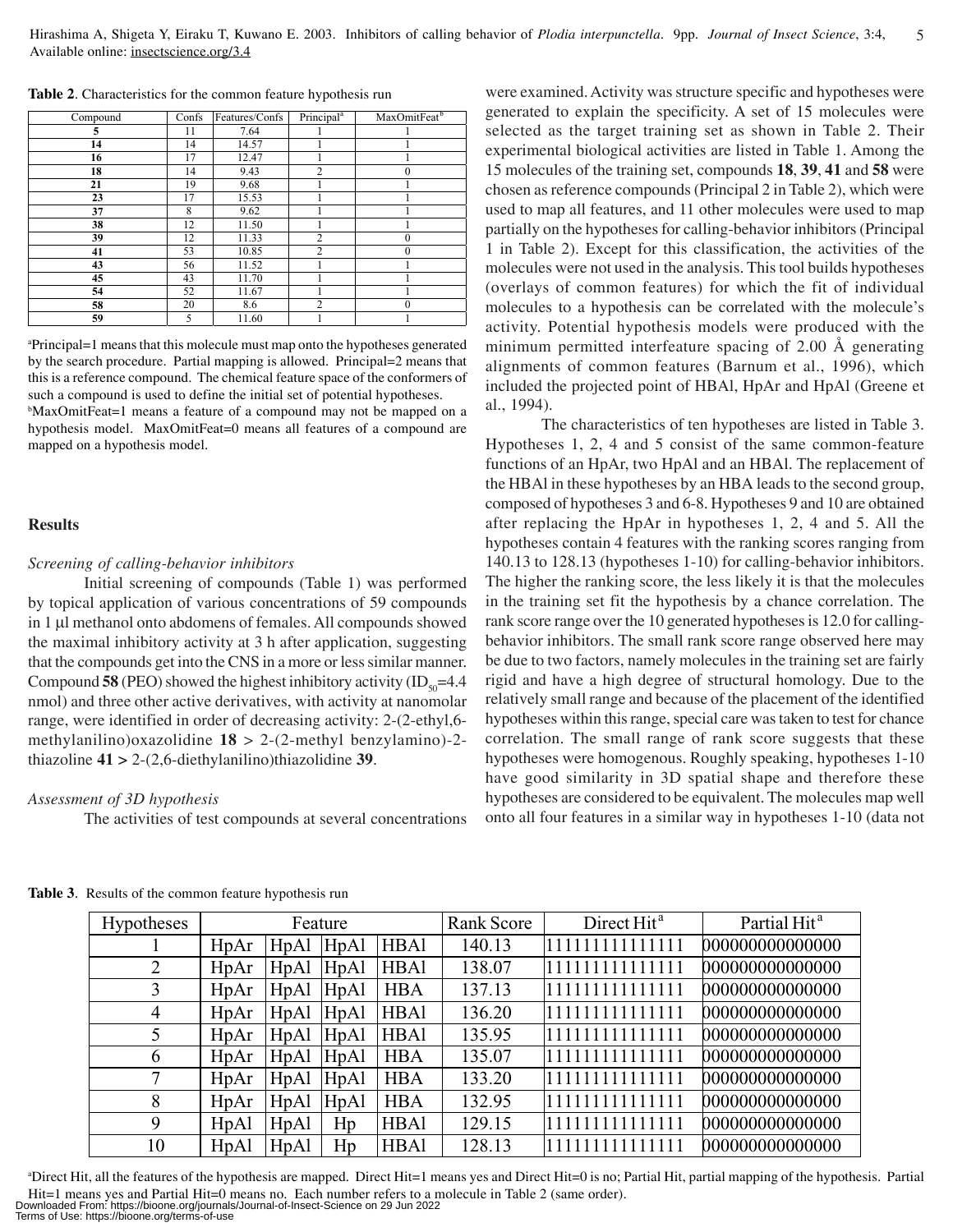Hirashima A, Shigeta Y, Eiraku T, Kuwano E. 2003. Inhibitors of calling behavior of *Plodia interpunctella*. 9pp. *Journal of Insect Science*, 3:4, 6 Available online: insectscience.org/3.4



**Figure 2.** Mapping of (*S*)-**58** 2-(1-phenylethylamino)-2-oxazoline (PEO) onto hypothesis 1, which contains an HBAl (green), an HpAr (blue) and two HpAls (blue).

**Figure 4.** Mapping of 2-(3-methylbenzylamino)-2-thiazoline (**43**) onto hypothesis 1, which contains an HBAl (green), an HpAr (blue) and two HpAls (blue).



**Figure 3.** Mapping of 2-(2-methylbenzylamino)-2-thiazoline (**41**) onto hypothesis 1, which contains an HBAl (green), an HpAr (blue) and two HpAls (blue).

Downloaded From: https://bioone.org/journals/Journal-of-Insect-Science on 29 Jun 2022 Terms of Use: https://bioone.org/terms-of-use

**Figure 5.** Mapping of 2-(4-methylbenzylamino)-2-thiazoline (**44**) onto hypothesis 1, which contains an HBAl (green), an HpAr (blue) and two HpAls (blue).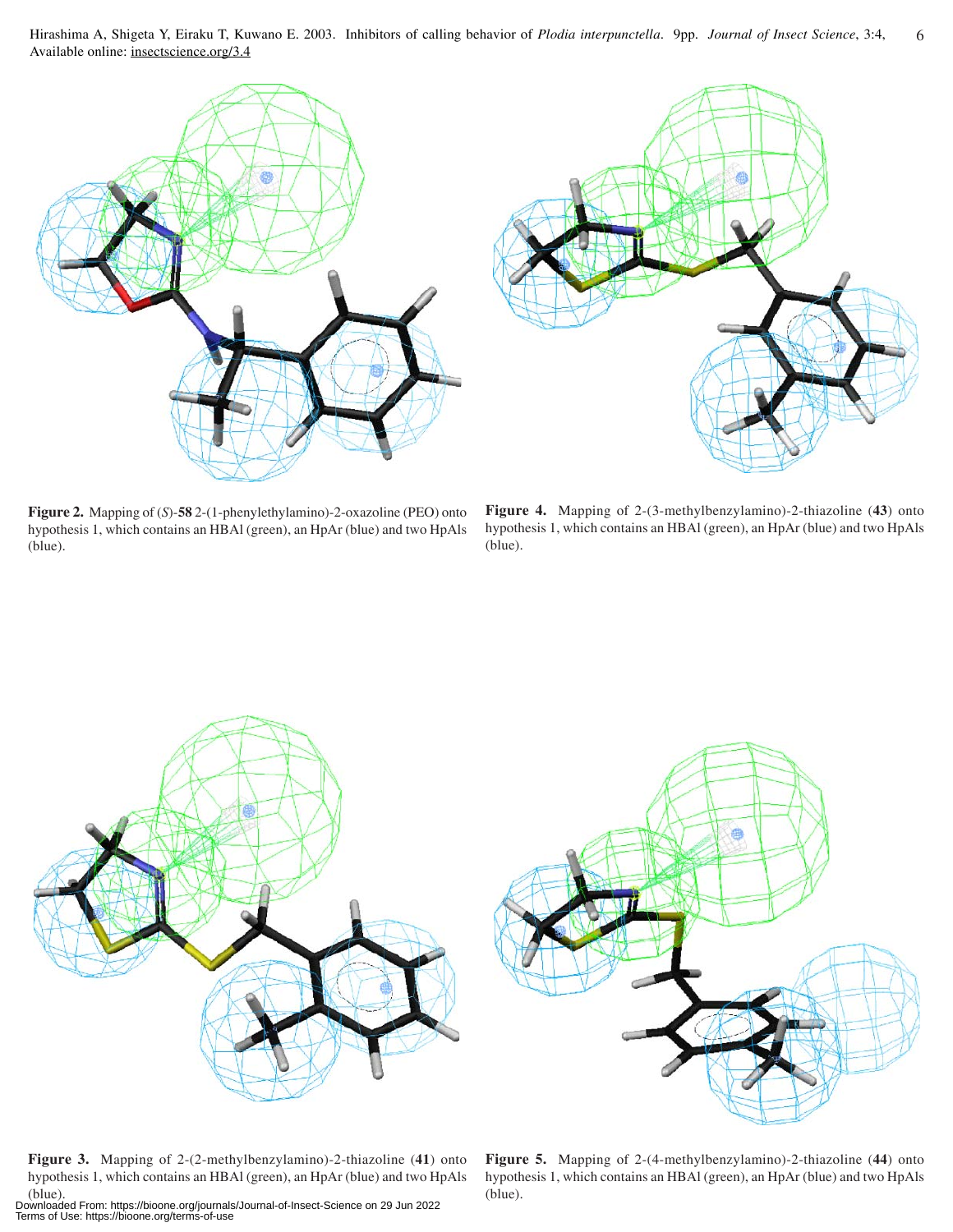

**Figure 6.** Mapping of 2-(2-ethyl,6-methylphenylimino)oxazolidine (**18**) onto hypothesis 1, which contains an HBAl (green), an HpAr (blue) and two HpAls (blue).

shown) and therefore these hypotheses are considered to be equivalent. Roughly speaking, hypotheses 1-10 have good similarity in 3D spatial shape. Generally, more active molecules map well onto all the features of the hypothesis, and compounds that have low activity map poorly to the hypothesis. Other compounds in Table 1 with low activity also do not fit to these features.

Figs. 2-6 depict PEO (*S*)-**58**, the most active compound, followed by **41**, **43**, **44** and **18** mapped onto hypotheses 1, respectively. The molecule (*S*)-**58** maps well onto the four features of hypotheses 1 (Fig. 2) and similarly, (*R*)-**58** maps well onto the four features of hypotheses 1 (data not shown). The phenyl group of **58** overlaps with the HpAr feature of this hypothesis, whereas the nitrogen atom of oxazoline ring serves as an HBAl. The pair of HpAl features overlap neatly with the methyl and oxazoline groups. Thus, the most active OA agonist **58** in the training set maps closely with the statistically most significant hypothesis 1, which is characterized by four features (Fig. 2). Similarly, the phenyl group of SBT **41** overlaps with the HpAr feature of hypothesis 1, whereas the nitrogen atom of oxazoline ring serves as an HBAl (Fig. 3). The pair of HpAl features overlap neatly with the 2-methyl and thiazoline groups. The phenyl group of SBT **43** overlaps with the HpAr feature of hypothesis 1, whereas the nitrogen atom of oxazoline ring serves as an HBAl (Fig. 4) in a similar manner in case of **41**. The pair of HpAl features overlap with the 3-methyl and thiazoline groups of **43**, although it fits less (3.896) than **41** (4.000), leading to lower activity of **43** than **41**. Meanwhile, the phenyl group of SBT **44** does not overlap with the HpAr feature of hypothesis 1 at all, although the nitrogen atom of oxazoline ring serves as an HBAl and the pair of HpAl features overlap neatly with the 4-methyl and thiazoline groups (Fig. 5). Thus, **44** is not active inhibitor at all.

AIO with shorter bridge between phenyl and oxazoline rings is less Downloaded From: https://bioone.org/journals/Journal-of-Insect-Science on 29 Jun 2022 Terms of Use: https://bioone.org/terms-of-use

suitable for the hypothesis than PEO **58** (Fig. 6). AIO **18** has a phenyl and oxazolidine ring directly connected by nitrogen and thus, is less flexible than **58**, because **18** has less conformational flexibility than that of **58** (14 vs. 20 respectively). An HpAl feature overlaps neatly with the 2-methyl group and another HpAl is disposed over the oxazolidine ring of **18**. The phenyl group of **18** overlaps with the HpAr feature of hypothesis 1, whereas neither the bridge nitrogen atom between a phenyl and oxazolidine ring, nor the oxygen atom of the oxazolidine ring serves as an HBAl, leading to lower activity of **18** than **41**.

### **Discussion**

The OA receptors have generated considerable pharmacological interest as targets for the identification of selective drugs/chemicals that may interact with specific receptor subtypes. To understand the basis of the increased susceptibility of Lepidoptera to OA or OA agonists, compared to other insect species, there is a need to characterize and compare OA receptor subtypes found in moths with those of other insect species. Identification of agonists with a high degree of selectivity enables the characterization and differentiation of OA receptor populations in various tissues and species will enable targeting potential insecticide activities. Potent and selective OA agonists could be useful toxins in invertebrates, particularly insects, with low toxicity in vertebrates (Nathanson, 1985). They are expected to inhibit pheromone biosynthesis in the pheromone gland (Hirashima et al., 2001). It is thus of critical importance to provide information on the pharmacological properties of OA receptor types and subtypes. This study was therefore designed to evaluate inhibitory activity of the OA agonists in calling behavior in *P. interpunctella*.

The major pheromone component of *P. interpunctella* was identified as ZETA (Brady et al., 1971; Kuwahara et al., 1971; Zhu et al., 1999). Recent research in *P. interpunctella* has advanced our understanding of the endogenous control of sex-pheromone production (Hirashima et al., 2001). Female moths attract or call conspecific males during specific periods when they emit their pheromone. In *H. armigera*, 14C from sodium acetate was incorporated into the pheromone component, (*Z*)-11-hexadecenol (Rafaeli and Soroker, 1989; Soroker and Rafaeli, 1989). The radioactivity was incorporated in the acetylation step of ZETA biosynthesis (Hirashima et al., 2001). However, no radioactivity significantly different from control was observed for (*Z,E*)-9,12 tetradecadien-1-ol, a precursor of biosynthesis to ZETA. Pheromone production by many moths is regulated by the timely release of PBAN. It was observed that OA and OA agonists inhibited the pheromone production activity of PBAN in *H. armigera* (Rafaeli and Gileadi, 1995a, 1996; Rafaeli et al, 1997; Hirashima et al., 1999a, 1999b). We have reported evidence of a successful shortterm *in vitro* pheromonal bioassay technique, in which PBANstimulated incorporation of radioactivity was inhibited by OA agonists (Hirashima et al., 2001). Furthermore, OA antagonists, which have a selectivity for OA receptors (Evans, 1981), antagonised the inhibitory activity of OA, leading to recovery of pheromone biosynthesis *in vitro* (Hirashima et al., 2001). Thus, inhibition of PBAN-stimulated incorporation of radioactivity is via an OA receptor, in which an HBA, an HpAr, an HpAl and two Hps seem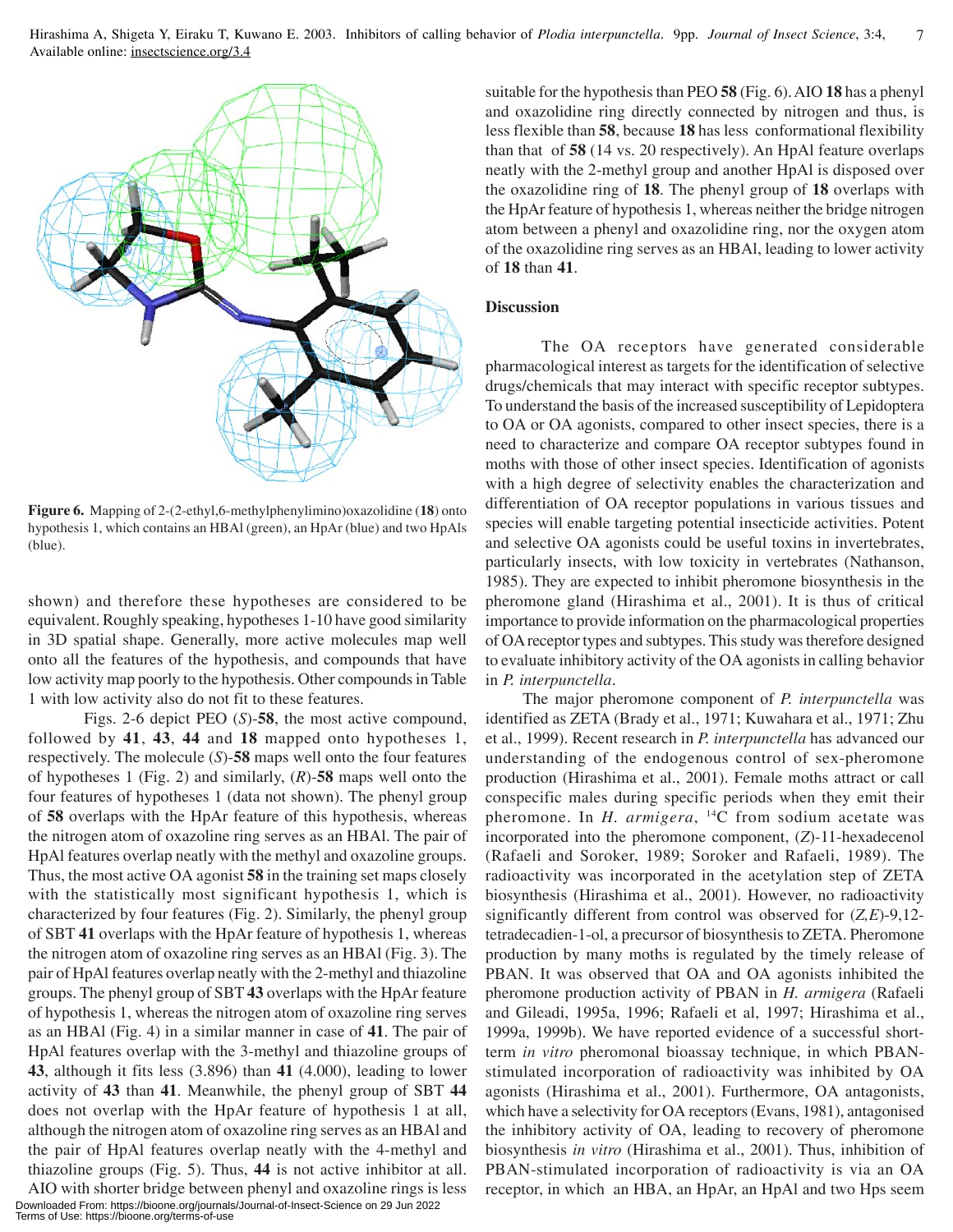Hirashima A, Shigeta Y, Eiraku T, Kuwano E. 2003. Inhibitors of calling behavior of *Plodia interpunctella*. 9pp. *Journal of Insect Science*, 3:4, 8 Available online: insectscience.org/3.4

to be essential (Hirashima et al., 2002a).

Here we have further screened inhibitors of calling behavior. In this study, after screening 59 compounds, some of which have been reported as OA agonists (Hirashima et al., 1994, 1996, 2001, 2002a, 2002b, 2002c), four highly active compounds identified that inhibited calling behavior of female *P. interpunctella.* On the basis of dose-response studies a putative hypothetical model for active analogs was determined. Future design of new compounds will be directed at maximizing activity. OA is not likely to penetrate either the cuticle or the central nervous system of insects effectively, since it is fully ionized at physiological pH. Derivatization of the polar groups would be one possible solution to this problem in trying to develop potential pest-control agents. The present work shows how a set of activities of various compounds may be treated statisticaly to uncover the molecular characteristics that are essential for high inhibitory activity in calling behavior in *P. interpunctella*. These characteristics are expressed as common features disposed in threedimensional space and are collectively termed a hypothesis. Hypotheses were obtained and applied to map the active or inactive compounds. Important features such as an HBAl, an HpAr and two HpAls of the surface-assessable models were found that are the minimum components of a hypothesis for effective compounds. Graphical examination of the ten hypotheses shows that there are three major families of models depending mainly on the location and the orientation of the projected point of the HBAl, HpAr and HpAls. It was found that more active compounds map well onto all the features of the hypotheses as was also shown in previous reports (Hirashima et al., 2002a, 2002b, 2002c). For some inactive compounds, their lack of affinity is primarily due to their inability to achieve an energetically favorable conformation shared by the active compounds. Taken together, an HBAl, an HpAr and two HpAls located on the molecule seem to be essential for high activity in inhibition of calling behavior, which corresponds to the reported results for OA agonists (Hirashima et al., 1999c) and inhibition of PBAN-stimulated incorporation of radioactivity (Hirashima et al., 2002a). Thus, inhibitions of calling behavior and PBAN-stimulated incorporation of radioactivity are via an OA receptor.

#### **Acknowledgements**

We thank Dr. Ada Rafaeli (Department of Stored Products, Pheromone Research Lab., Volcani Centre, Israel) for valuable suggestions in rearing *P. interpunctella.* This work was supported in part by a Grant-in-Aid for Scientific Research from the Ministry of Education, Science and Culture of Japan.

#### **References**

- Arima R, Takahara K, Kadoshima T, Numazaki F, Ando T, Uchiyama M, Nagasawa H, Kitamura A, Suzuki A. 1991. Hormonal regulation of pheromone biosynthesis in the silkworm moth *Bombyx mori* (Lepidoptera: Bombycidae). *Appl Entomol Zool* 26: 137-148.
- Barnum D, Greene J, Smellie A, Sprague P. 1996. Identification of common functional configurations among molecules. *J Chem Inf Comput Sci* 36: 563-571.

Brady UE, Tumlinson JH, Brownlee RG, Silverstein RM. 1971. Sex Downloaded From: https://bioone.org/journals/Journal-of-Insect-Science on 29 Jun 2022 Terms of Use: https://bioone.org/terms-of-use

stimulant and attractant in the Indian meal moth and in the almond moth. *Science* 171: 802-804.

- Brooks BR, Brucolleri RE, Olafson BD, States DJ, Swaminathan S, Karplus M. 1983. A program for macromolecular energy, minimization, and dynamics calculations. *J Commput Chem* 4: 187-217.
- David JC, Coulon JF. 1985. Octopamine in invertebrates and vertebrates. A review. *Prog Neurobiol* 24: 141-185.
- Evans PD. 1980. Biogenic amines in the insect nervous system. *Adv Insect Physiol* 15: 317-473.
- Evans PD. 1981. Multiple receptor types for octopamine in the locust. *J Physiol (Lond)* 318: 99-122.
- Fabrias G, Barrot M, Camps F. 1995. Control of the sex pheromone biosynthetic pathway in *Thaumetopoea pityocampa* by the pheromone biosynthesis activating neuropeptide. *Insect Biochem Molec Biol* 25: 655-660.
- Fang NB, Teal PEA, Tumlinson JH. 1996. Effects of decapitation and PBAN injection on amounts of triacylglycerols in the sex pheromone gland of *Manduca sexta* (L). *Archs Insect Biochem Physiol* 32: 249-260.
- Fonagy A, Matsumoto S, Schoofs L, De Loof A, Mitsui T. 1992. *In vivo* and *in vitro* pheromonotropic activity of two locustatachykinin peptides in *Bombyx mori*. *Biosci Biotech Biochem* 56: 1692-1693.
- Foster SP, Roelofs WL. 1996. Sex pheromone biosynthesis in the tortricid moth, *Ctenopseustis herana* (Felder and Rogenhofer). *Archs Insect Biochem Physiol* 32: 135-147.
- Greene J, Kahn S, Savoj H, Sprague P, Teig S. 1994. Chemical function queries for 3D databse search. *J Chem Inf Comput Sci* 34: 1297-1308.
- Hirashima A, Eiraku T, Shigeta Y, Kuwano E, Taniguchi E, Eto M. 2002a. Three-dimensional pharmacophore hypotheses of octopamine receptor responsible for the inhibition of sexpheromone production in *Plodia interpunctella. Internet Electron J Mol Des* 1: 37-51, http:// www.biochempress.com, ftp://biochempress.com/ iejmd\_2002\_1\_0037.pdf.
- Hirashima A, Eiraku T, Watanabe Y, Kuwano E, Taniguchi E, Eto M. 2001. Identification of novel inhibitors of calling and *in vitro* [<sup>14</sup>C] acetate incorporation by pheromone glands of *Plodia interpunctella. Pest Manag Sci* 57: 713-720.
- Hirashima A, Morimoto M, Kuwano E, Taniguchi E, Eto M. 2002b. Three-dimensional common-feature hypotheses for octopamine agonist 2-(arylimino)imidazolidines. *Bioorg Med Chem* 10: 117-123.
- Hirashima A, Morimoto M, Ohta H, Kuwano E, Taniguchi E, Eto M. 2002c. Three-dimensional common-feature hypotheses for octopamine agonist 1-arylimidazolidine-2-thiones. *Internet J Mol Sci* 3: 56-68, http://www.mdpi.org/ijms/ papers/i3020056.pdf.
- Hirashima A, Pan C, Katafuchi Y, Taniguchi E, Eto M. 1996. Synthesis and octopaminergic-agonist activity of 2- (arylimino)oxazolidines and 2-(substituted benzylamino)- 2-oxazolines. *J Pestic Sci* 21: 419-424.
- Hirashima A, Pan C, Kuwano E, Taniguchi E, Eto M. 1999c. Threedimensional pharmacophore hypotheses for the locust neuronal octopamine receptor (OAR3): 2. Agonists. *Bioorg*